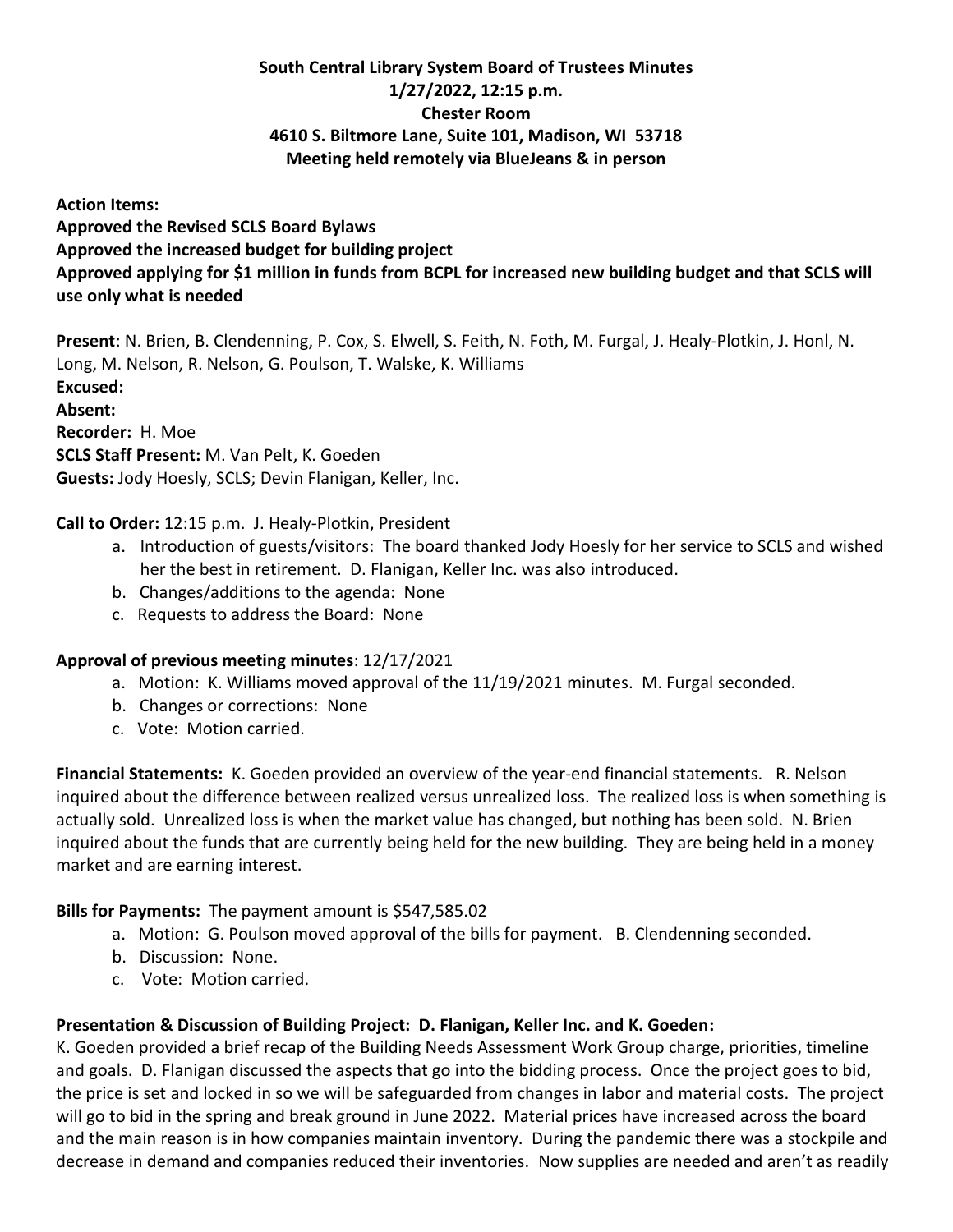accessible and on top of that there is the inflation factor and infrastructure bill. As things are projected out, it will continue to increase the costs. The proposed building has been reduced in size, simplified, exterior selections were changed to be more cost effective, the building height was reduced, unique features were removed, and spaces were eliminated. The big money reductions have been exhausted and there is nothing else to give. In order to decrease the price, the building size would need to be decreased, but that will have a negative long term effect on the building. There have been substantial price increases and we have done everything we can do to cut costs.

SCLS currently has an approved budget of \$6 million (\$5.5 million loan with BCPL and \$500,000 approved use of contingency). Another \$800,000 is projected to be needed. The comfort level is to increase the total budget to \$7 million to allow for fluctuation from now to bidding. K. Goeden reviewed the spreadsheet showing the cost differences between rent and loan payments over the life of the loans. Even with a second loan of up to \$1 million, SCLS will save money in the long run by building vs. continuing to rent.

S. Elwell noted that the land and building will appreciate in value, which has not been factored in the savings.

S. Feith inquired whether the contract with Keller includes waiver rights regarding increases for labor. D. Flanigan noted that the labor and material costs are locked in.

S. Feith inquired whether the spreadsheet takes into account maintenance and operating costs, such as replacing a furnace in 20 years, and utility costs. K. Goeden noted those operation expenses have been accounted for in an ownership situation. Currently SCLS is paying utilities on 2 buildings as well as paying for every repair that occurs. SCLS won't be paying property taxes on the new building and we have currently budgeted for common area maintenance such as mowing and landscaping. We also currently pay for janitorial service. Major repairs would be a new expense line and there are also contingency funds available.

M. Nelson commented that supply chain issues and pandemic interruptions don't take into account how lumber arrives. Also, as in Canada with fires and blight, sometimes the unavailability of lumber has nothing to do with the pandemic.

J. Honl inquired if the new building will be an energy efficient building. Currently the building is efficient and the systems are on the higher end. SCLS is investigating solar panels and is looking into grants as well as being enrolled in the *Focus on Energy* program that could provide rebates.

S. Feith inquired whether a line of credit could be used instead of a loan. An option is available through First Business Bank Trust and Investments (FBB), but the SCLS portfolio would be used as collateral and the payback period would be prohibitive. FBB also has a commercial loan, but that would include a balloon payment in full at 5 years, which does not align with SCLS's funding.

N. Long inquired if the \$7 million includes costs that will cover surprises in construction? Yes, there is a contingency built in the project budget for unexpected expenses. SCLS will also be pursuing grants, fundraising, assessing state aid, etc. to alleviate the need for the full \$1 million.

N. Brien commended the work done by K. Goeden and M. Van Pelt. She inquired what the interest rate of the additional funds from BCPL would be. The interest rate would be 4% (same as the previous amount borrowed). We qualify for the additional funds and once the loan is in place, we can use what we need with no penalty for pre-payment of the funds that we may not use.

B. Clendenning noted he is in favor of borrowing the additional \$1 million in funds.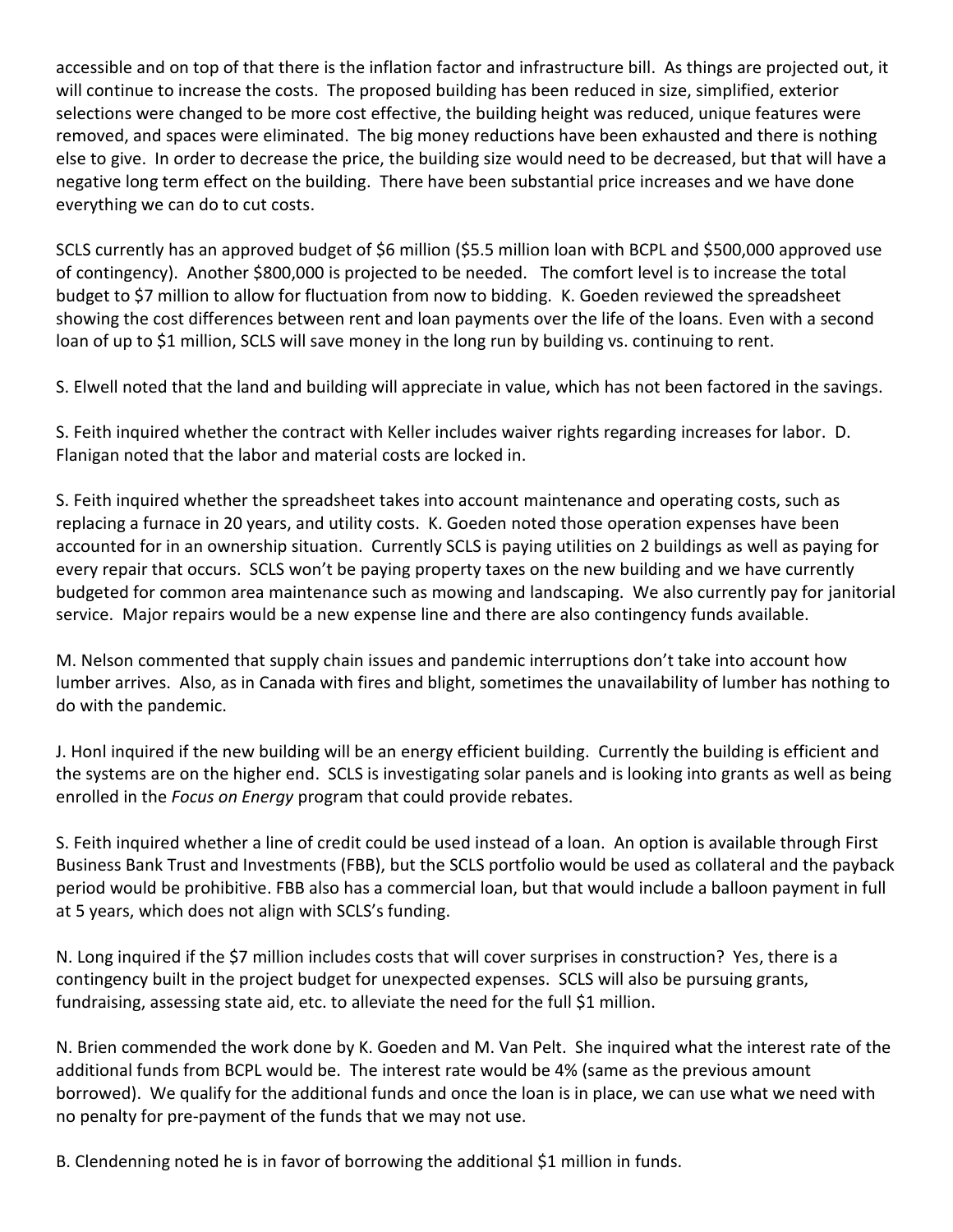### **Committee Reports**

Advocacy: K. Williams noted M. Furgal received a letter from Senator Tammy Baldwin in response to his letter to her urging support of funding for libraries. Library Legislative Day is Feb 8<sup>th</sup>.

Finance and Personnel Committees: Confirm 2022 committee meeting dates: 6/8/22 and 8/17/22 at 9:30 a.m. Email M. Van Pelt whether you can attend these meetings.

Bylaws: G Poulson noted the committee presented the revised bylaws to the board last month. The committee did due diligence in reviewing statutory citations, reviewed census data, clarified language, eliminated AC information which didn't belong in the SCLS Bylaws, clarified language on emergency meetings and conflict of interests.

#### **Action Items**

a. Approve the revised SCLS Board Bylaws

i. Motion: G. Poulson moved approval of the revised SCLS Board Bylaws. S. Feith seconded. ii. Discussion: None

iii. Vote: Motion carried.

b. Approve increased budget for building project

i. Motion: B. Clendenning moved approval for an increased budget of an additional \$1 million dollars for a new total of \$7 million for the building project. K. Williams seconded. ii. Discussion: None iii. Vote: Motion carried unanimously

### c. Approve funding options for increased new building budget

i. Motion: N. Foth moved approval to apply for \$1 million from the Board of Commissioners of Public Lands through a 2<sup>nd</sup> loan and that SCLS will use only what is needed. J. Honl seconded. ii. Discussion: There was discussion to make sure staff pursue other options for funding, which includes grants, system aid, SCLS Foundation, etc. iii. Vote: Motion carried unanimously.

### **Recess the SCLS Board Meeting for the Purpose of Conducting the 2022 SCLS Annual Meeting**

i. Motion: M. Furgal moved to recess the SCLS Board meeting. G. Poulson seconded. ii. Discussion: None iii. Vote: Motion carried.

#### I. Convene the 2022 SCLS Annual Meeting

a. Election of officers - Nomination Committee

President: Gary Poulson Vice President: Suma Elwell Secretary: Mary Nelson Treasurer: Nancy Foth

i. Motion: K. Williams moved approval of the election of officers as presented. T. Walske seconded.

ii. Discussion: None iii. Vote: Motion carried unanimously.